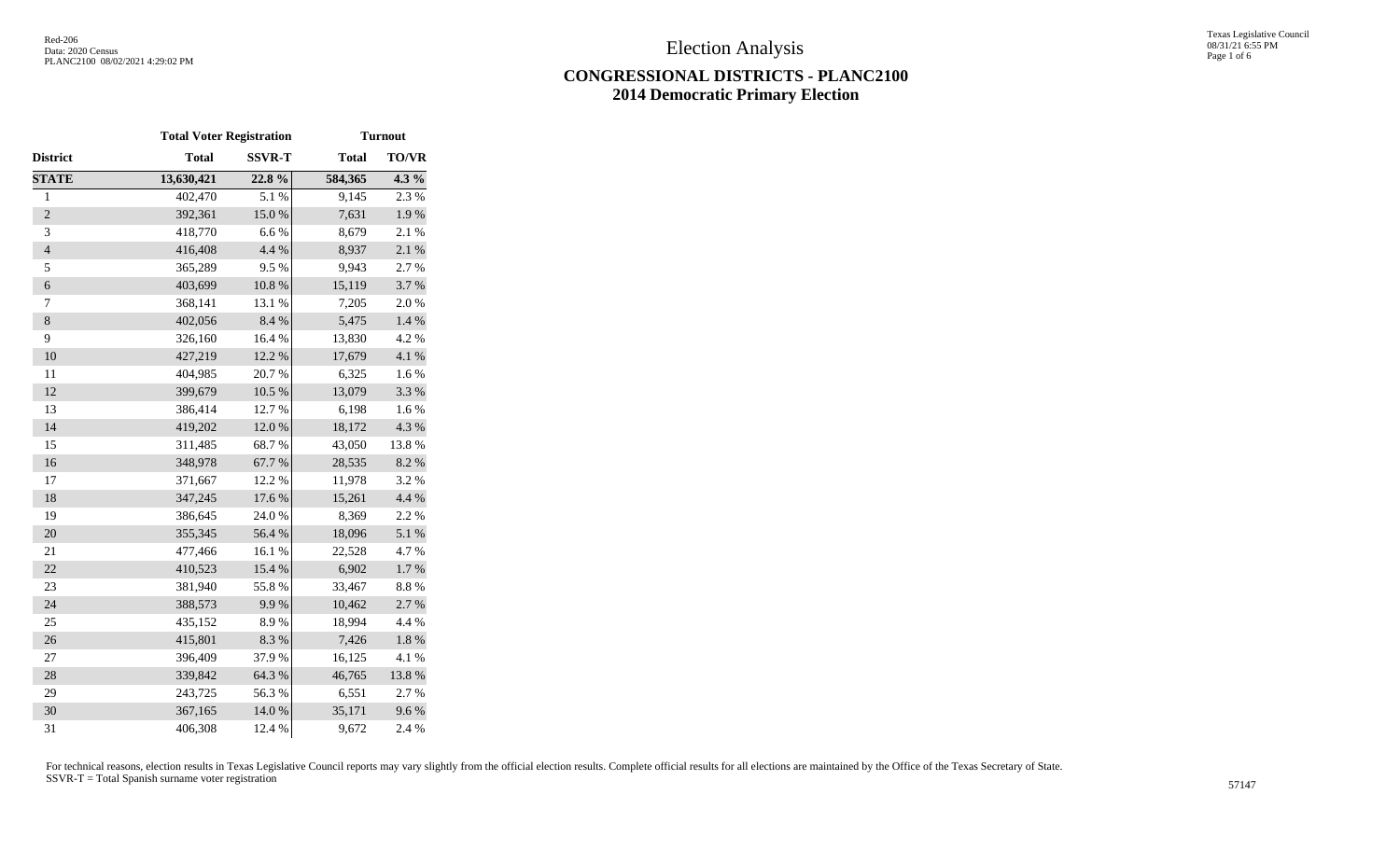Texas Legislative Council 08/31/21 6:55 PM Page 2 of 6

## **CONGRESSIONAL DISTRICTS - PLANC2100 2014 Democratic Primary Election**

|                 | <b>Total Voter Registration</b> |                               | <b>Turnout</b> |              |  |  |
|-----------------|---------------------------------|-------------------------------|----------------|--------------|--|--|
| <b>District</b> | <b>Total</b>                    | <b>SSVR-T</b><br><b>Total</b> |                | <b>TO/VR</b> |  |  |
| 32              | 398,713                         | 9.8%                          | 15,486         | 3.9%         |  |  |
| 33              | 236,632                         | 37.6 %                        | 18,635         | 7.9 %        |  |  |
| 34              | 337,671                         | 73.4 %                        | 35,965         | 10.7 %       |  |  |
| 35              | 333,977                         | 44.7 %                        | 18,559         | 5.6 %        |  |  |
| 36              | 406,306                         | 10.5 %                        | 8,951          | 2.2 %        |  |  |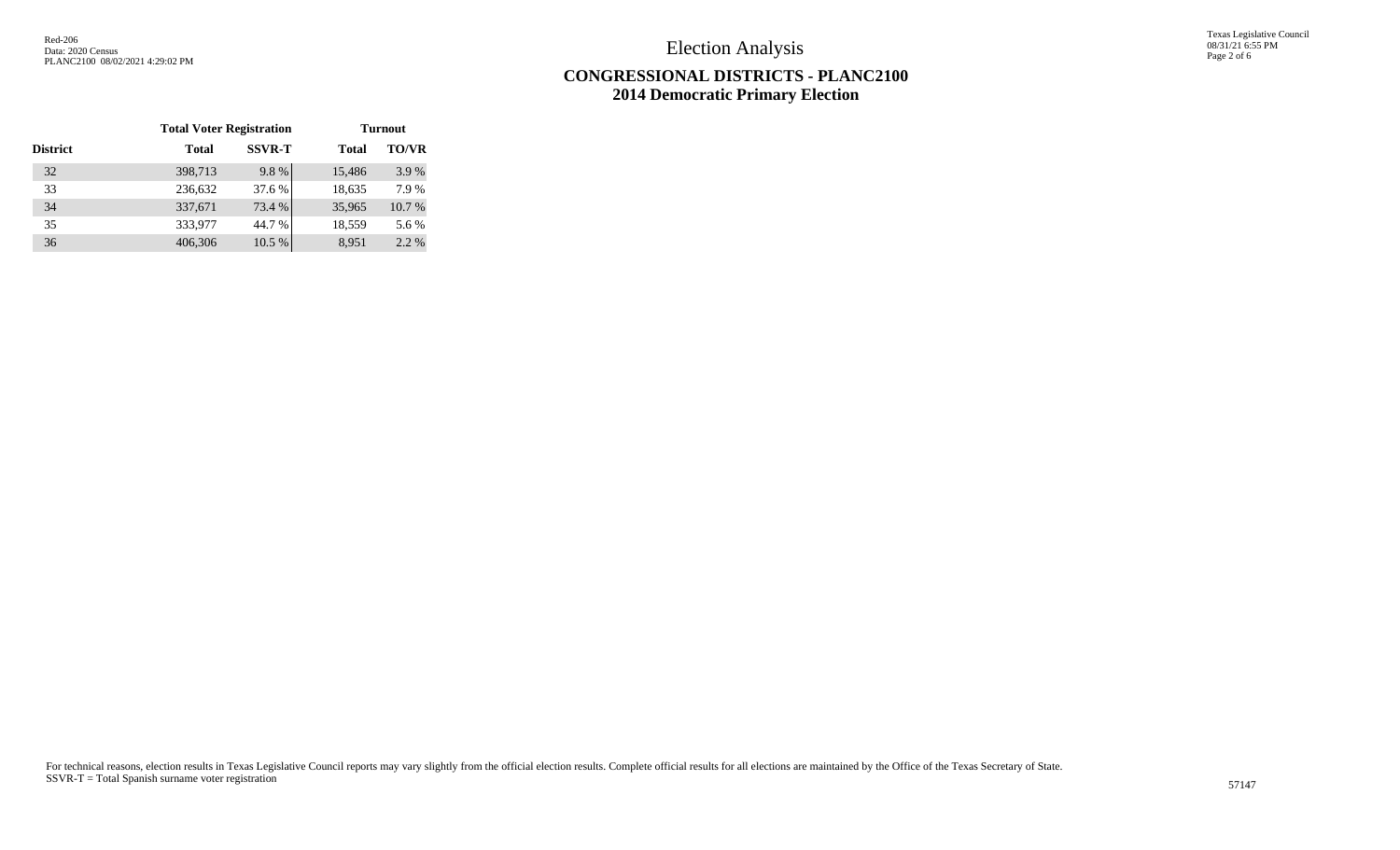#### **CONGRESSIONAL DISTRICTS - PLANC2100 2014 Democratic Primary Election**

|                 |                |              |        |         | <b>U.S. SEN</b> |              |                 |              |                   |         |                   | <b>GOVERNOR</b> |         |                |                     |              | <b>AG COMM</b> |        |                   |                |
|-----------------|----------------|--------------|--------|---------|-----------------|--------------|-----------------|--------------|-------------------|---------|-------------------|-----------------|---------|----------------|---------------------|--------------|----------------|--------|-------------------|----------------|
| <b>District</b> | Alameel-D      |              | Kim-D  |         | Rogers-D        |              | <b>Scherr-D</b> |              | <b>Fjetland-D</b> |         | <b>Madrigal-D</b> |                 | Davis-D |                | <b>Fitzsimons-D</b> |              | Hogan-D        |        | <b>Friedman-D</b> |                |
| <b>STATE</b>    | 238,614 47.0 % |              | 45,326 | $8.9\%$ | 110,561 21.8 %  |              | 90,584 17.8 %   |              | 23,052            | $4.5\%$ | 113,703 20.7 %    |                 |         | 434,352 79.3 % | 115,500 23.5 %      |              | 190,452 38.8 % |        |                   | 184,961 37.7 % |
|                 | 2,349          | 29.3 %       | 729    | 9.1%    | 2,768           | 34.6 %       | 1,827           | 22.8%        | 331               | 4.1%    | 1,031             | 11.9 %          | 7,663   | 88.1 %         | 1,363               | 17.3 %       | 3,953          | 50.3%  | 2,541             | 32.3 %         |
| 2               | 4,074          | 56.8%        | 644    | 9.0%    | 1,132           | 15.8%        | 1,074           | 15.0 %       | 246               | 3.4 %   | 380               | 5.0 %           | 7,237   | 95.0%          | 2,148               | 30.7 %       | 2,270          | 32.4 % |                   | 2,578 36.8 %   |
| 3               | 3,282          | 42.2 %       | 812    | 10.4 %  | 2,024           | 26.0%        | 1,355           | 17.4 %       | 303               | 3.9 %   | 364               | 4.2 %           | 8,314   | 95.8%          | 1,952               | 26.2 %       | 2,841          | 38.1 % | 2,670             | 35.8%          |
| $\overline{4}$  | 3,025          | 37.2 %       | 824    | 10.1%   | 2,324           | 28.6 %       | 1,514           | 18.6 %       | 435               | 5.4 %   | 1,118             | 12.7 %          | 7,719   | 87.3%          | 1,523               | 18.6%        | 3,767          | 46.0%  | 2,897             | 35.4 %         |
| 5               | 4,289          | 48.3%        | 682    | 7.7 %   | 2,315           | 26.1 %       | 1,297           | 14.6 %       | 295               | 3.3 %   | 677               | 7.0%            | 9,061   | 93.0%          | 2,438               | 27.8%        | 3,131          | 35.7 % | 3,193             | 36.4 %         |
| 6               | 6,406          | 45.7%        | 1,041  | 7.4 %   | 4,764           | 34.0%        | 1,427           | 10.2%        | 392               | 2.8%    | 769               | 5.1 %           | 14,255  | 94.9 %         | 3,323               | 25.2 %       | 5,121          | 38.8%  | 4,767             | 36.1 %         |
| 7               | 3,922          | 57.9 %       | 602    | 8.9%    | 947             | 14.0 %       | 1,012           | 15.0 %       | 285               | 4.2 %   | 329               | 4.6 %           | 6,868   | 95.4 %         | 2,346               | 35.3 %       | 1,994          | 30.0 % | 2,300             | 34.6 %         |
| 8               |                | 2,110 42.9 % | 570    | 11.6 %  | 1,013           | 20.6 %       | 1,014           | 20.6 %       | 208               | 4.2 %   | 462               | 8.7%            | 4,825   | 91.3%          | 1,242               | 25.5 %       | 1,817          | 37.4 % | 1,804             | 37.1 %         |
| 9               | 6,332          | 48.5 %       | 1,181  | 9.0%    | 4,037           | 30.9%        | 1,222           | 9.4 %        | 296               | 2.3 %   | 906               | 6.6 %           | 12,772  | 93.4 %         | 2,637               | 21.2%        | 6,018          | 48.4 % | 3,788             | 30.4 %         |
| 10              | 6,163          | 39.1 %       | 1,365  | 8.7 %   | 2,259           | 14.3 %       | 5,180           | 32.9 %       | 794               | 5.0 %   | 917               | 5.3 %           | 16,431  | 94.7%          | 5,417               | 33.8%        | 4,717          | 29.4 % | 5,883             | 36.7%          |
| 11              | 2,358          | 41.2%        | 684    | 11.9%   | 1,350           | 23.6 %       | 1,011           | 17.7 %       | 325               | 5.7 %   | 1,220             | 19.7%           | 4,980   | 80.3%          | 997                 | 17.5 %       | 2,614          | 45.8%  | 2,099             | 36.8%          |
| 12              | 6,120          | 52.1 %       | 1,037  | 8.8%    | 2,788           | 23.7 %       | 1,391           | 11.8%        | 403               | 3.4 %   | 711               | 5.4 %           | 12,359  | 94.6 %         | 2,501               | 22.0 %       | 4,110          | 36.1 % | 4,768             | 41.9%          |
| 13              | 1,980          | 36.0%        | 712    | 13.0 %  | 1,360           | 24.7 %       | 1,097           | 20.0%        | 347               | 6.3%    | 996               | 16.9%           | 4,899   | 83.1 %         | 998                 | 18.0%        | 2,606          | 47.0%  |                   | 1,945 35.1 %   |
| 14              | 5.104          | 34.5 %       | 1,824  | 12.3 %  | 4,874           | 32.9%        | 2,362           | 16.0%        | 634               | 4.3 %   | 1,807             | 11.1%           | 14,489  | 88.9%          | 2,752               | 19.3%        | 6,284          | 44.2 % | 5,191             | 36.5 %         |
| 15              | 17,903         | 55.9%        | 2,561  | 8.0%    | 6,537           | 20.4 %       | 3,428           | 10.7 %       | 1,572             | 4.9 %   | 17,708            | 51.6 %          | 16,630  | 48.4 %         | 4,594               | 15.3 %       | 12,229         | 40.8%  | 13,183            | 43.9%          |
| 16              | 8,598          | 32.9 %       | 1,334  | 5.1 %   | 2,274           | 8.7 %        | 12,980          | 49.6 %       | 977               | 3.7 %   | 7,660             | 29.3 %          | 18,444  | 70.7 %         | 5,720               | 24.0 %       | 7,813          | 32.8%  | 10,281            | 43.2 %         |
| 17              |                | 3,535 33.4 % | 1,122  | 10.6 %  | 2,566           | 24.2 %       | 2,756           | 26.0%        | 617               | 5.8%    | 1,265             | 10.9 %          | 10,359  | 89.1 %         | 2,510               | 23.6 %       | 4,409          | 41.4 % | 3,724             | 35.0 %         |
| 18              | 7,159          | 51.0%        | 1,370  | 9.8%    | 3,712           | 26.4 %       | 1,434           | 10.2%        | 360               | 2.6 %   | 921               | 6.1%            | 14,089  | 93.9 %         | 2,941               | 21.8%        | 6,342          | 47.0 % | 4,200             | 31.2 %         |
| 19              | 2,199          | 29.3 %       | 904    | 12.0%   | 1,796           | 23.9 %       | 2,196           | 29.2 %       | 418               | 5.6 %   | 1,799             | 22.0%           | 6,360   | 78.0%          | 1,135               | 14.8%        | 3,787          | 49.3%  | 2,767             | 36.0%          |
| 20              | 9,055          | 56.7%        | 875    | 5.5 %   | 2,472           | 15.5 %       | 2,644           | 16.6 %       | 916               | 5.7 %   | 2,738             | 16.3%           | 14,034  | 83.7 %         | 4,179               | 26.8%        | 5,274          | 33.9 % | 6,115             | 39.3 %         |
| 21              | 8,133          | 41.4 %       | 1,376  | 7.0 %   | 2,817           | 14.3 %       | 6,310           | 32.1 %       | 1,000             | 5.1 %   | 1,170             | 5.3 %           | 20,909  | 94.7%          | 7,070               | 34.9 %       | 5,157          | 25.4 % | 8,057             | 39.7 %         |
| 22              | 3,064          | 46.2%        | 566    | 8.5 %   | 1,621           | 24.5 %       | 1,082           | 16.3%        | 294               | 4.4 %   | 523               | 7.6 %           | 6,355   | 92.4 %         | 1,613               | 24.9%        | 2,762          | 42.6 % | 2,115             | 32.6 %         |
| 23              | 14,112         | 49.1 %       | 2.914  | 10.1 %  | 5,649           | 19.6 %       | 4,280           | 14.9%        | 1,815             | 6.3%    | 13,220            | 42.4 %          | 17,967  | 57.6 %         | 5,639               | 20.4 %       | 10,732         | 38.9%  | 11,229            | 40.7%          |
| 24              | 4,841          | 50.5 %       | 858    | 9.0%    | 2,298           | 24.0 %       | 1,268           | 13.2 %       | 314               | 3.3%    | 569               | 5.5 %           | 9,752   | 94.5 %         | 2,675               | 28.9%        | 3,047          | 32.9%  |                   | 3,538 38.2 %   |
| 25              | 6,787          | 40.8%        | 1,323  | 8.0%    | 2,193           | 13.2 %       | 5,525           | 33.2 %       | 797               | 4.8%    | 821               | 4.4 %           | 17,909  | 95.6%          | 5,804               | 34.1 %       | 4,906          | 28.8%  |                   | 6,318 37.1 %   |
| 26              | 3,330          | 47.5 %       | 497    | 7.1 %   | 1,664           | 23.8%        | 1,229           | 17.5 %       | 286               | 4.1 %   | 350               | 4.7 %           | 7,068   | 95.3 %         | 1,517               | 22.1 %       | 2,722          | 39.7 % |                   | 2,625 38.2 %   |
| 27              | 6,736          | 47.7 %       | 1,389  | 9.8%    | 2,553           | 18.1 %       | 2,666           | 18.9%        | 763               | 5.4 %   | 4,490             | 28.6 %          | 11,234  | 71.4 %         | 2,680               | 19.0%        | 6,515          | 46.2%  | 4,911             | 34.8%          |
| 28              | 21,374         | 55.3%        | 4,421  | 11.4 %  | 7,177           | 18.6%        | 3,565           | 9.2 %        | 2,136             | 5.5 %   | 20,703            | 51.9%           | 19,154  | 48.1 %         | 4,074               | 11.3 %       | 15,500         | 43.0 % | 16,474            | 45.7 %         |
| 29              |                | 2,976 49.6 % | 836    | 13.9 %  | 1,269           | 21.1 %       |                 | 716 11.9 %   | 208               | 3.5 %   | 1,329             | 20.8%           | 5,052   | 79.2 %         | 1,054               | 17.8%        | 2,840          | 48.0%  |                   | 2,020 34.2 %   |
| 30              | 14,360         | 47.6%        | 2,201  | 7.3 %   | 10,739          | 35.6 %       | 2,227           | 7.4 %        | 658               | 2.2 %   | 2,171             | 6.5 $%$         | 31,024  | 93.5 %         | 9,274               | 33.7 %       | 10,614         | 38.6 % | 7,608             | 27.7 %         |
| 31              |                | 4,076 45.3 % | 576    | 6.4 %   | 1,882           | 20.9%        | 1,904           | 21.1 %       | 568               | 6.3%    | 611               | 6.4%            | 8,997   | 93.6 %         | 2,831               | 31.5 %       | 3,176          | 35.4 % | 2,967             | 33.1 %         |
| 32              |                | 7,316 54.3 % | 1.088  | 8.1%    |                 | 2,860 21.2 % |                 | 1,792 13.3 % | 424               | 3.1 %   | 817               | 5.5 %           | 14,148  | 94.5 %         |                     | 4,906 37.3 % | 3,522          | 26.8%  |                   | 4,725 35.9 %   |
|                 |                |              |        |         |                 |              |                 |              |                   |         |                   |                 |         |                |                     |              |                |        |                   |                |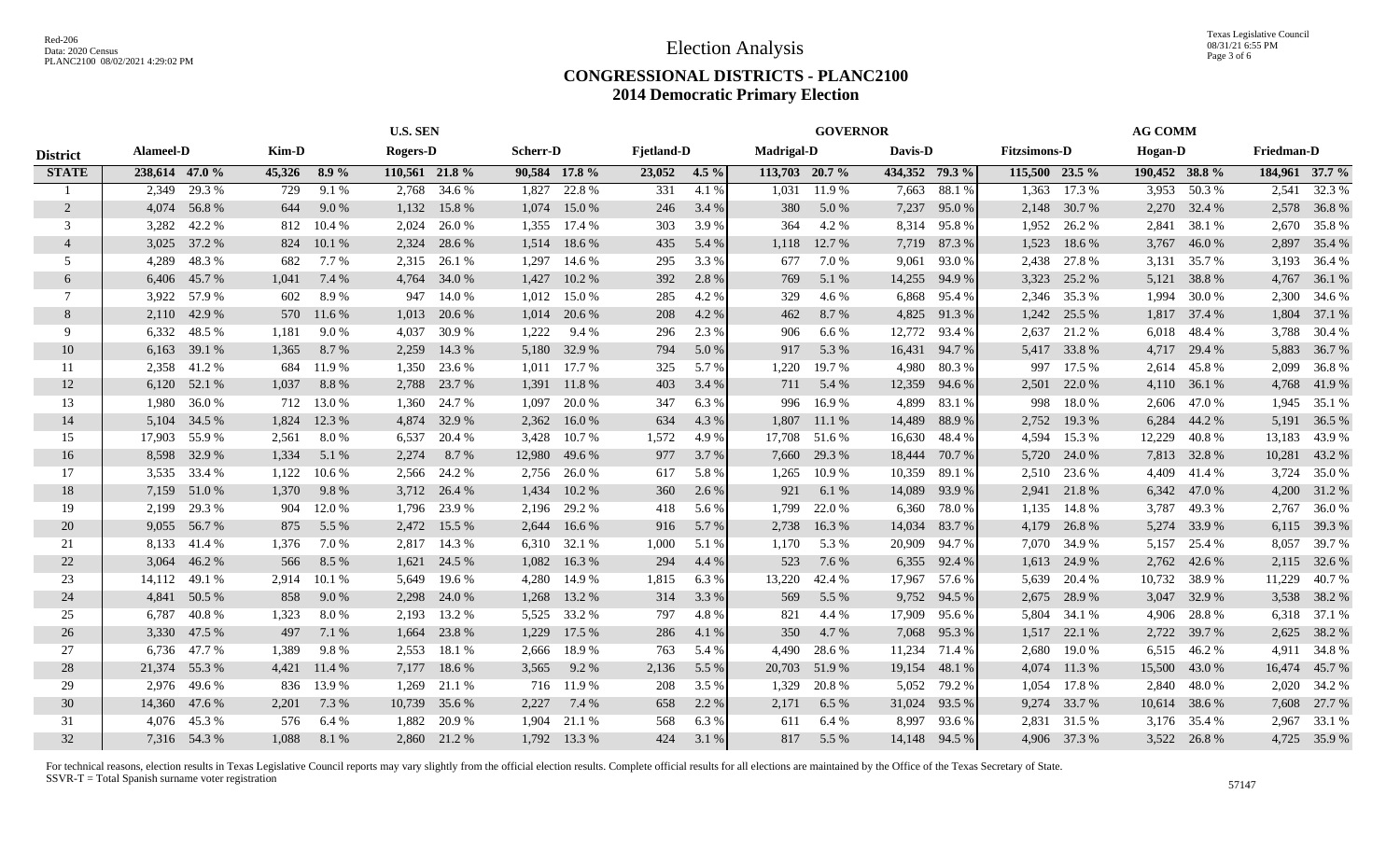#### **CONGRESSIONAL DISTRICTS - PLANC2100 2014 Democratic Primary Election**

Texas Legislative Council 08/31/21 6:55 PM Page 4 of 6

| <b>District</b>  | <b>Henry-D</b> |        | <b>Brown-D</b> |        |  |  |  |
|------------------|----------------|--------|----------------|--------|--|--|--|
| <b>STATE</b>     | 168,444        | 36.1 % | 298,725        | 63.9%  |  |  |  |
| $\overline{1}$   | 3,001          | 38.9%  | 4,723          | 61.1%  |  |  |  |
| $\overline{2}$   | 2,050          | 32.1 % | 4,330          | 67.9%  |  |  |  |
| 3                | 2,440          | 35.3%  | 4,467          | 64.7%  |  |  |  |
| $\overline{4}$   | 3,032          | 38.1 % | 4,922          | 61.9%  |  |  |  |
| 5                | 3,191          | 38.2%  | 5,167          | 61.8%  |  |  |  |
| 6                | 4,905          | 38.1 % | 7,969          | 61.9%  |  |  |  |
| $\boldsymbol{7}$ | 1,894          | 31.6%  | 4,103          | 68.4%  |  |  |  |
| $\,8$            | 1,604          | 34.4 % | 3,056          | 65.6%  |  |  |  |
| 9                | 3,230          | 25.9%  | 9,251          | 74.1 % |  |  |  |
| 10               | 4,890          | 33.2 % | 9,851          | 66.8%  |  |  |  |
| 11               | 2,250          | 40.1 % | 3,365          | 59.9%  |  |  |  |
| 12               | 4,324          | 40.5 % | 6,355          | 59.5 % |  |  |  |
| 13               | 2,213          | 41.6%  | 3,110          | 58.4%  |  |  |  |
| 14               | 4,542          | 32.4 % | 9,490          | 67.6%  |  |  |  |
| 15               | 11,608         | 40.6%  | 17,011         | 59.4%  |  |  |  |
| 16               | 8,801          | 39.9%  | 13,234         | 60.1 % |  |  |  |
| 17               | 3,508          | 34.2 % | 6,737          | 65.8%  |  |  |  |
| 18               | 4,123          | 31.4 % | 9,011          | 68.6%  |  |  |  |
| 19               | 3,006          | 40.9%  | 4,337          | 59.1 % |  |  |  |
| 20               | 4,060          | 26.8%  | 11,103         | 73.2 % |  |  |  |
| 21               | 5,730          | 31.6%  | 12,384         | 68.4%  |  |  |  |
| 22               | 1,653          | 26.1 % | 4,689          | 73.9%  |  |  |  |
| 23               | 9,142          | 35.1 % | 16,874         | 64.9%  |  |  |  |
| 24               | 3,267          | 37.7 % | 5,393          | 62.3 % |  |  |  |
| 25               | 5,405          | 35.0%  | 10,026         | 65.0%  |  |  |  |
| 26               | 2,151          | 32.6%  | 4,456          | 67.4 % |  |  |  |
| 27               | 4,961          | 37.7 % | 8,212          | 62.3%  |  |  |  |
| 28               | 16,212         | 46.9%  | 18,354         | 53.1 % |  |  |  |
| 29               | 2,106          | 36.7%  | 3,632          | 63.3%  |  |  |  |
| 30               | 8,793          | 31.9%  | 18,759         | 68.1 % |  |  |  |
| 31               | 2,907          | 34.3 % | 5,567          | 65.7%  |  |  |  |
| 32               | 3,961          | 33.1 % | 8,005          | 66.9%  |  |  |  |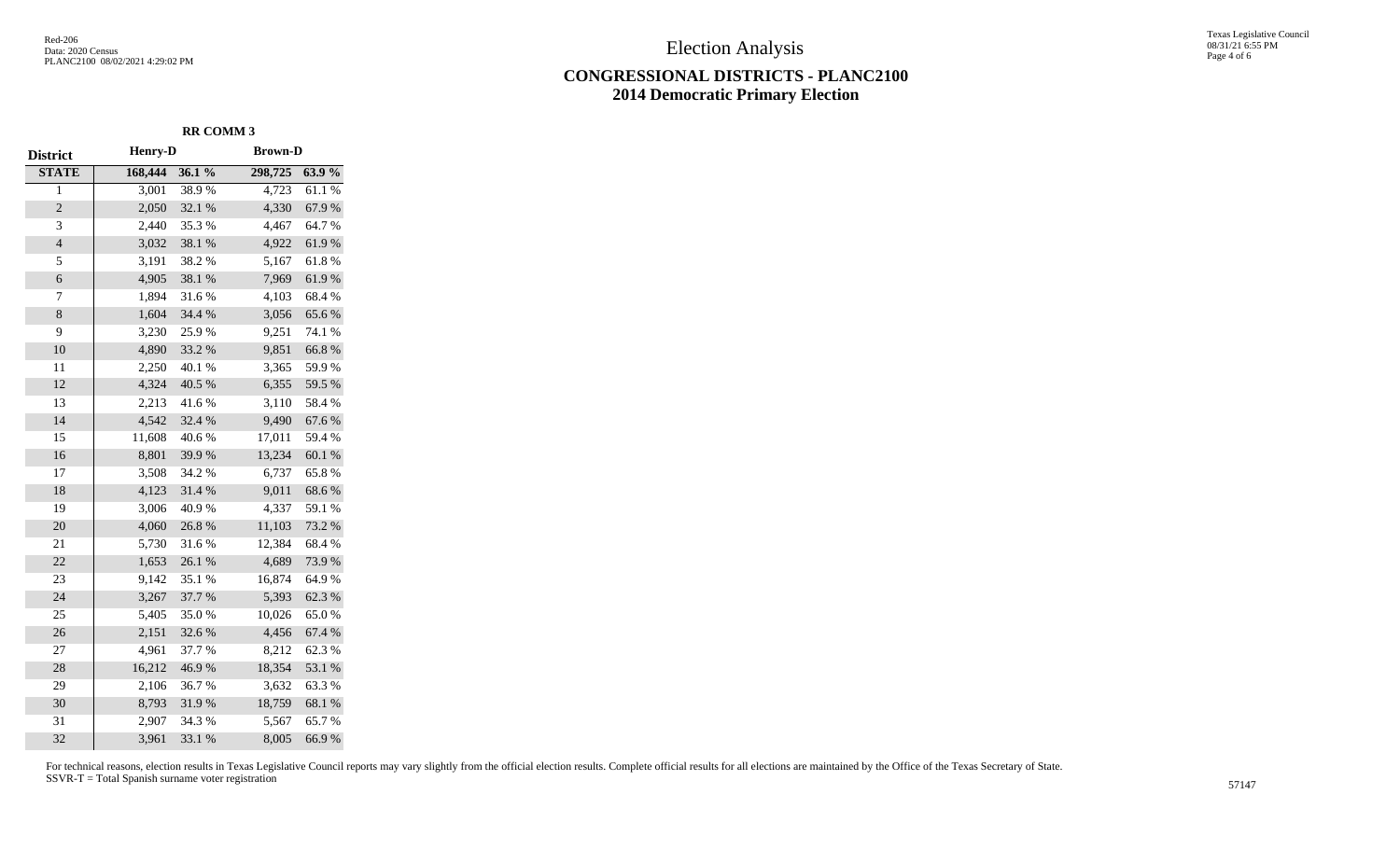Texas Legislative Council 08/31/21 6:55 PM Page 5 of 6

#### **CONGRESSIONAL DISTRICTS - PLANC2100 2014 Democratic Primary Election**

|                    | U.S. SEN         |                |                 |                 |                   | <b>AG COMM</b><br><b>GOVERNOR</b> |                |                     |               |                   |
|--------------------|------------------|----------------|-----------------|-----------------|-------------------|-----------------------------------|----------------|---------------------|---------------|-------------------|
| <b>District</b>    | <b>Alameel-D</b> | Kim-D          | <b>Rogers-D</b> | <b>Scherr-D</b> | <b>Fietland-D</b> | <b>Madrigal-D</b>                 | Davis-D        | <b>Fitzsimons-D</b> | Hogan-D       | <b>Friedman-D</b> |
| 33                 | 8,517 54.6 %     | 1.185<br>7.6 % | 4,243 27.2 %    | 1.236<br>7.9 %  | 2.6 %<br>407      | 2,322 13.1 %                      | 15,375 86.9 %  | 3,228 22.6 %        | 6,066 42.5 %  | 4,971 34.8 %      |
|                    | 15,734 51.9 %    | 3,139 10.4 %   | 5,756 19.0 %    | 3,680 12.1 %    | 6.6%<br>1,990     | 17,020 51.8 %                     | 15,836 48.2 %  | 4,896 16.8%         | 12,643 43.5 % | 39.7 %<br>11,527  |
| 35                 | 8,039 49.1 %     | 7.0 %<br>l.146 | 2,724 16.6 %    | 3,662 22.4 %    | 4.9 %<br>802      | 2.549<br>14.6 %                   | 14,857 85.4 %  | 4,144 25.6 %        | 5,417 33.5 %  | 6,596 40.8 %      |
| $36^{\circ}$<br>υU | 3,256 42.5 %     | 938 12.3 %     | 1,804 23.6 %    | 16.0%<br>1,221  | 5.7 %<br>436      | 1.260<br>15.4 %                   | 84.6%<br>6,927 | 17.9 %<br>1,379     | 3,736 48.5 %  | 2,586 33.6 %      |